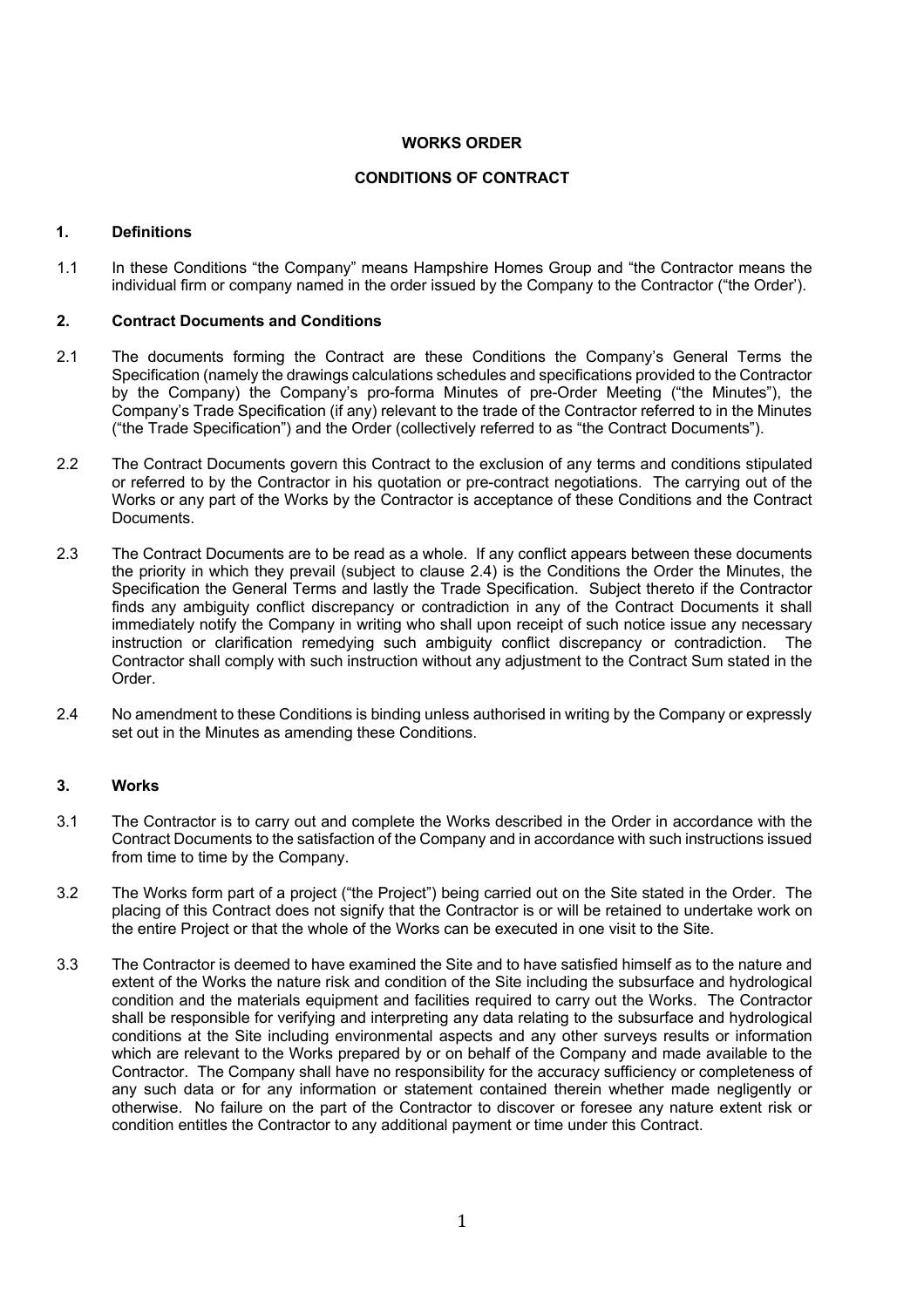- 3.4 Without prejudice to the provisions at clause 3.3 where the Works require existing utility services to be exposed or disturbed, or where such services are liable to be disturbed, the location of such services must be fully established by the Contractor and identified prior to the Works commencing.
- 3.5 The Contractor is to comply with the Construction (Design and Management) Regulations ("the CDM Regulations") and the safety policy of the Company and as issued or amended from time to time and all directions of the Company the Principal Contractor (where not the Contractor) and the Principal Designer (both as defined in the CDM Regulations) on Health and Safety matters at no cost to the Company.

### **4. Quality of Work and Materials**

- 4.1 All work carried out by the Contractor in the course of or in connection with the Works is to be carried out in a good and proper workmanlike manner and to the standards described in the Specification or where no standards are stated to the satisfaction of the Company. All materials and goods used or provided by the Contractor are to be new of sound and satisfactory quality and suitable in all respects for the purposes of the Works and be of the kinds and standards described in the Contract Documents.
- 4.2 The Works are to conform in all respects with British Standards and codes of practice and good building practice current at the relevant time and be in accordance with all relevant law the requirements of the Building Regulations, the performance standards and technical requirements of the National House Building Council or equivalent ("NHBC"), and the requirements of any statutory undertakers as are applicable from time to time and the requirements and instructions of the Company issued to the Contractor from time to time.
- 4.3 Where the Contract requires the supply of materials to a specific standard or specification or from a particular source no other substitute materials may be used without serving notice on the Company in accordance with clause 18 marked for the attention of the Director setting out any proposed change and then receiving from the Company the prior written consent of the Company. The Company may at its discretion specify the source of any materials or provide materials for use in the Works. Where the Company is providing materials for use in the Works, the Contractor shall give written notice to the Company at least 7 days prior to the date that such materials are required by the Contractor. The Contractor shall, when requested by the Company, submit at the Contractor's cost samples of any goods and/or materials to be used in the Works. Each sample shall be labelled as to origin and intended use in the Works.
- 4.4 The Company shall set out all main datum lines to enable the Contractor to carry out and complete the Works. The Contractor is responsible for taking site dimensions where necessary for the proper execution of the Works.
- 4.5 Before commencing the Works, the Contractor is to notify the Company if the work of any prior Contractor is sub-standard or will be detrimental to the Works. The Company will have no liability to the Contractor is such notification is not given.
- 4.6 Where the Contractor is fixing materials supplied by the Company the Contract Sum includes for collecting the materials from the store at and distributing them to the workface. The Contractor is to check both quantity and specification compliance before removing materials from the store. The Contractor is wholly responsible for the materials from the time of collection and shall be liable in the event of any errors, anomalies, incomplete supply, and/or excess wastage.
- 4.7 The Contractor shall be deemed to have allowed in the Contract Sum of sufficient protection to prevent damage to the Works howsoever arising including but without limitation damage arising out of or in connection with weather conditions, construction or other Contractors.
- 4.8 The Contractor shall give written notice to the Company whenever any part of the Works is ready and before it is covered up or put out of sight. The Company may carry out an examination inspection testing or measurement without unreasonable delay. If the Contractor fails to give such written notice it shall, if required by the Company, uncover the work, and make good at the Contractor's cost. Whether because of any inspection under this clause or otherwise in the event that there has been non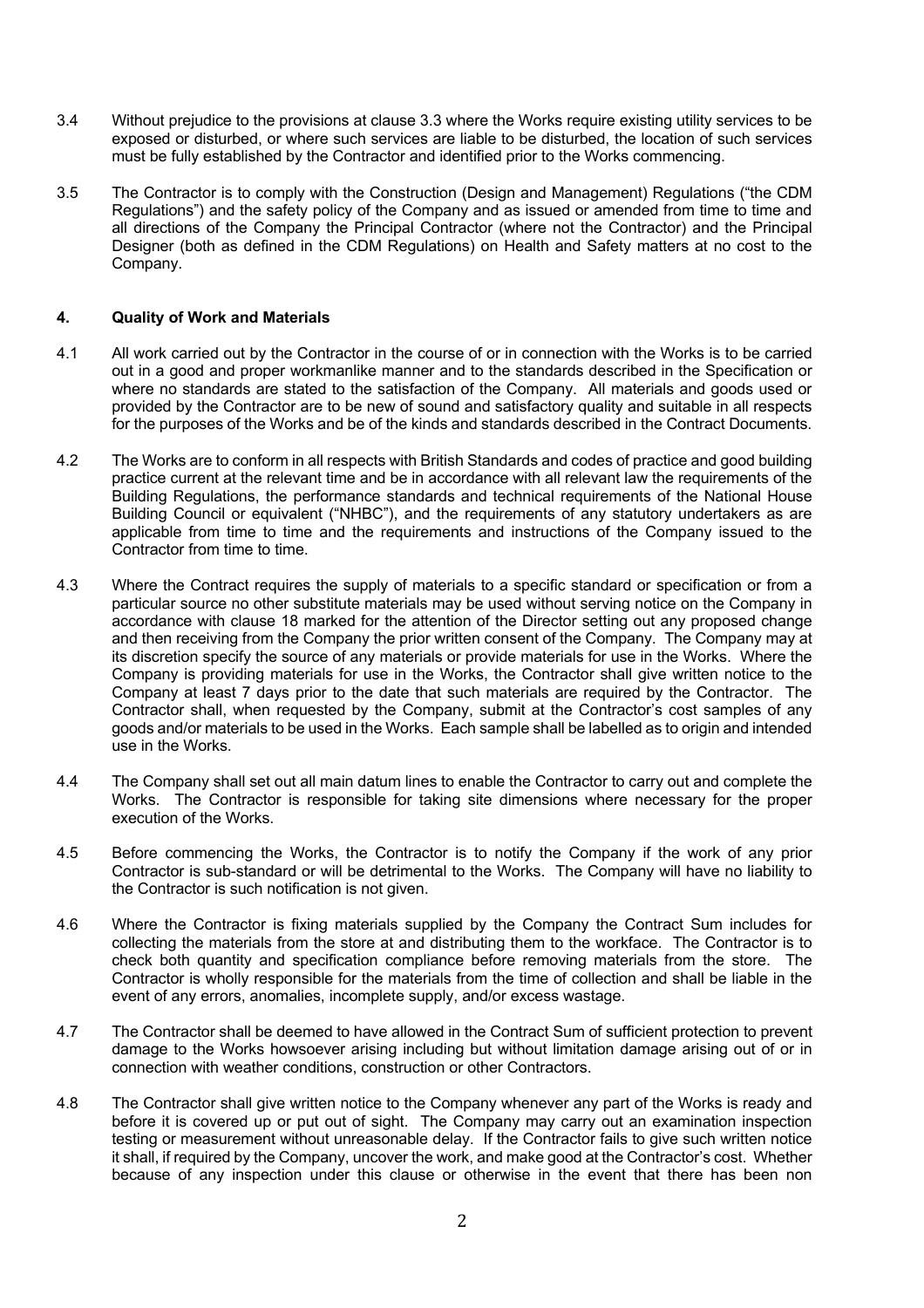compliance with the terms of the Contract, the Company shall be entitled to request that other parts of the Works are opened up by the Contractor at the Contractor's own cost to determine whether there has been any further similar non compliance.

- 4.9 The Contractor at all times is to keep the Site clear of excess materials debris and general rubbish arising from the Works and is to comply with the waste policy provided by the Company from time to time as such details are displayed on Site or notified to the Contractor. If the Contractor fails to do so, the Company may, without notice to the Contractor, effect such clearance and compliance and the cost of so doing any other cost or liability arising will be paid or allowed by the Contractor to the Company.
- 4.10 Where the Works include off-site works or earth-works, the Contractor will at its own cost clear and dispose of safely and in accordance with all legal requirements all contaminated or hazardous waste and surplus arising.

#### **5. Commencement and Completion of the Works**

- 5.1 The Contractor is to commence the Works on the Commencement Date and thereafter proceed regularly and diligently to carry out and complete the same by the Date for Completion (as both are described in the Order) in accordance with the programme ("the Programme") to be agreed with the Company or within such reasonable time limits as the Company may stipulate.
- 5.2 The Contractor acknowledges that Works will be undertaken by others on behalf of the Company in respect of the Project ("Related Works"). The Contractor shall permit execution of the same and the Contractor shall see that the performance of the Works is properly coordinated with the Related Works. The Contractor shall not be entitled to any adjustment to the Contract Sum and/or to the Date for Completion by reason of compliance with the requirements of this clause.
- 5.3 If requested by the Company, the Contractor shall provide prior to commencement of the Works, a method statement which includes a sequence or work complying with the Programme showing how the Contractor intends to execute and complete the Works in accordance with the Contract. The Contractor shall keep the method statement fully updated and developed throughout the course of the Works. The Contractor accepts that there is no guarantee that it will be able to carry out works in accordance with the method statement and its own planned sequence of work.
- 5.4 Where requested by the Company, the Contractor is to accelerate or decelerate as the case may be, the carrying out and completion of the Works at no cost to the Company notwithstanding the Programme.
- 5.5 The Site working hours are between 7.30am and 5.30pm, Monday to Friday, and 7.30am and 1.00pm on Saturday unless otherwise required by or pursuant to law planning requirement or as agreed from time to time between the Company and the Contractor.
- 5.6 The latest drawings detail or other information (together the "Information") are available from the Company at the Site and Head office stated in the Order. The Contractor is to apply to the Company in good time for all information and where applicable, free issue materials necessary to enable the Contractor to perform the Works in accordance with the Programme and so as not to cause delay or disruption to the works of any other Contractor engaged at the Site or to the Project.
- 5.7 The Contractor is to notify the Company in writing of any event likely to cause delay to the Works within 24 hours of the happening thereof giving details of such event. Subject thereto the Company may grant in writing a reasonable extension of time for delays arising in it's opinion solely from causes beyond the Contractor's control.
- 5.8 If, in the opinion of the Company, the Contractor fails to maintain reasonable progress in the performance of the Works or comply with an instruction under clause 5.4, the Company may without prejudice to any other right of the Company under this Contract after giving notice to the Contractor in writing, engage its own labour or another contractor or Contractors to improve the progress of the Works. The Contractor will pay or allow to the Company all such additional costs and expenses thereby incurred.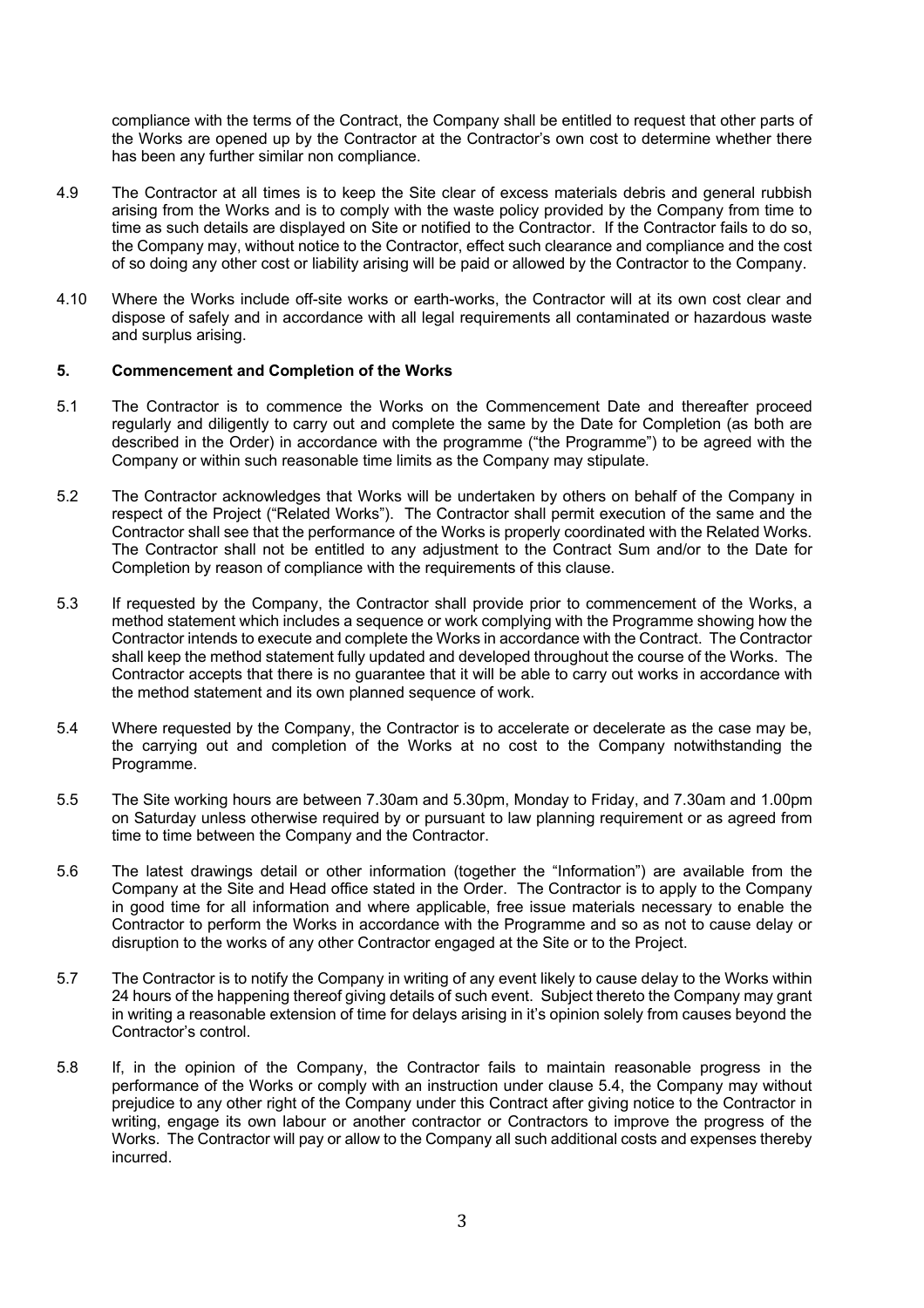- 5.9 If the Contractor fails to carry out or complete the Works in accordance with the Programme, or such other time agreed or allowed by the Company, the Contractor will pay or allow to the Company any cost loss charge expense or damage incurred by the Company.
- 5.10 Prior to completion of any works including the construction of sewers and drains or adoptable works and as a condition of payment the Contractor is to carry out and supply to the Company a CCTV survey of all sewer and drain runs forming part of the Works.
- 5.11 On completion of the Works and the construction of sewers drains and adopted works and as a condition precedent to the release of the Retention the Contractor is to supply to the Company one hard copy and one copy emailed in a format to be agreed of an "as-built" survey of the Works identifying but not limited to all levels manholes and drain and sewer runs.

# **6. Variations**

- 6.1 The Company at any time may issue written instructions to the Contractor requiring the Contractor to alter, amend, add, omit, substitute or otherwise vary the Works (a "Variation") but no such Variation shall vitiate this Contract. The amount to be paid or allowed in respect of such Variation is to be agreed in writing between the Company and the Contractor before such Variation is carried out or settled by the Company in accordance with the rates upon which the Contract Sum has been calculated or where such rates cannot reasonably be utilised at fair rates and values. Where such Variation requires the omission of work the amount to be allowed by the Contractor shall include overhead and profits if stated separately to the rates upon which the Contract Sum has been calculated.
- 6.2 Where the Contractor considers that any work to be undertaken by it will constitute a Variation the Contractor will notify such work in writing to the Company (through the Quantity Surveyor as notified to the Contractor) prior to the execution of such work. The Company will, within 7 days of such notification, authorise or disagree in writing such Variation as the case may be. The Company will have no liability to the Contractor if written notification is not given to the Company prior to carrying out such work.

### **7. Site Personnel**

- 7.1 The Contractor shall employ for the purpose of the Works, such persons as are so skilled, qualified and experienced in their respective trades and calling as may be necessary to discharge properly and fully the Contractor's obligations under the Contract.
- 7.2 At all times where two or more persons are undertaking work on the Site under this Contract, the Contractor is to provide on Site a competent person authorised to receive instructions on behalf of the Contractor and to ensure the proper administration co-ordination and supervision of the Works. The Company will appoint a Site Manager who will be authorised to give instructions to the Contractor in connection with the Works.
- 7.3 The Contractor, his servants, agents, and employees (where applicable) at all times are to observe perform and comply with all statutory provisions bye-laws, rules and regulations so far as they are applicable to the Works.
- 7.4 The Company, without liability to the Contractor, may require the Contractor to remove any person employed by the Contractor on the Works.
- 7.5 The Contractor is to be responsible for his own labour and any substitution of that labour and for the provision of (and all contractual and statutory payments due to) all persons undertaking work on the Site under this Contract. Whilst the Contractor must comply with its obligations under the Contract, it is acknowledged that the Contractor is entitled to meet those obligations as it may determine and in particular the Contractor is free to use such labour as it may determine and may substitute any person to carry out any part of the Works and any failure on the part of the Contractor to exercise its rights under this Clause 7.5 shall not constitute a waiver of any such rights by the Contractor provided always that the Contractor shall remain liable for the proper performance of the Works and its obligations under the Contract.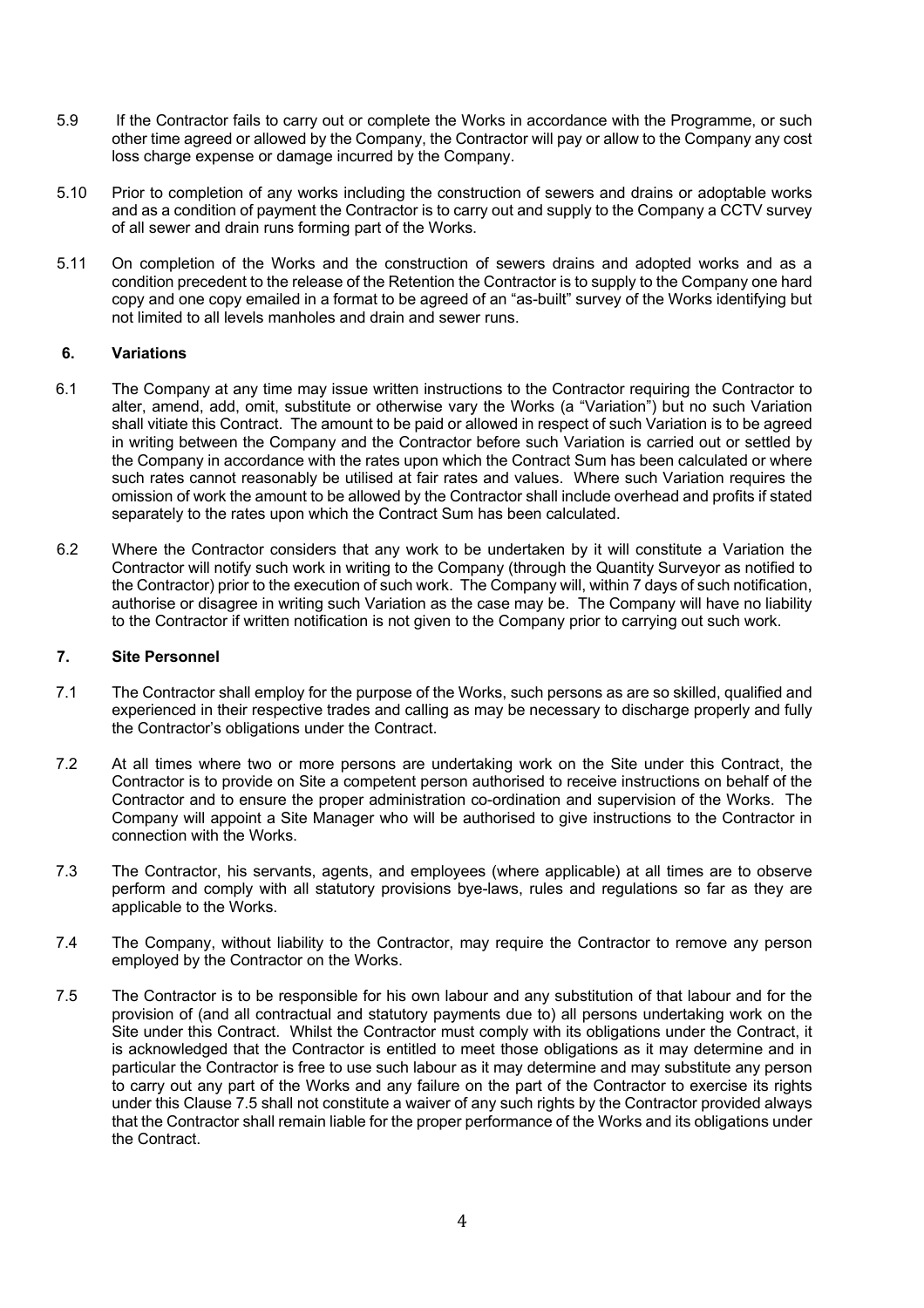### **8. Attendance**

- 8.1 The Contractor is to supply all labour materials, tools, and plant necessary for the execution of the Works. The Company at its absolute discretion from time to time may permit the Contractor to use standing scaffolding ladders, mechanical and non-mechanical plant ("the Equipment") for himself and his workers and agents at his own risk. No warranty or liability on the part of the Company is created or implied as to the condition suitability or fitness of the Equipment. The Contractor is to make good any damage caused to the Works using the Equipment and indemnify the Company against all payment cost, loss, damage or expense arising out of or in the course of such use.
- 8.2 Subject to the terms of Clause 5 and the Contract, the Contractor shall be free to complete the Works as he thinks fit and shall have control over its own labour.
- 8.3 The Contractor, at his own expense, is to make all provision for transporting, loading, sorting, storage (at temporary locations allocated from time to time by the Company) protection and insurance of his materials, plant and tools brought on to the Site and for their subsequent handling on Site. The Company is not liable for loss or damage to the same howsoever arising.
- 8.4 Unless provided by the Company, the Contractor at his own expense, is to provide or erect as necessary temporary workshops, sheds, offices, or other buildings for his employees at such place or places on the Site as the Company directs and pay all rates, taxes, assessments and other outgoings appertaining thereto and supply all necessary lighting, power and security for the purposes of the Works. Water for the Works will be available at the nearest stand pipe but the Contractor must allow for all expenses in conveying water there from to the Works.
- 8.5 Where provided by the Company the Contractor is to contribute such reasonable amount as the Company directs to the provision of lighting power water security storage and accommodation for the Site. The Company may deduct such amount from any sum due to the Contractor under this Contract.

### **9. Payment**

- 9.1 The Contract Sum shall not be adjusted or altered in any way whatsoever otherwise than in accordance with the express provisions of the Contract.
- 9.2 The Contractor shall be entitled to interim payments during the course of the Works either on a monthly basis as set out in the Order. In the event that the basis is not set out in the Order the interim payments shall be on a monthly basis.
- 9.3 The Contractor shall provide a written application for interim payment ("Interim Application") to the Company complying with the requirements of this Clause 9, and the issued Payment Schedule.
- 9.4 Payment of any amount ascertained in accordance with the Contract under an Interim Application (if any) to the Contractor shall become due as noted in the BACS Payment Date schedule issued at the Pre-start Meeting and yearly, in November thereafter.
- 9.5 The Interim Application shall state the amount the Contractor considers will become due on the Payment Due Date. Where the Company provides a format to the Contractor, the Interim Application shall be in that format and in any event shall detail; the Site, the Order Number, the full name and address of the Contractor as stated in the Contract, any new address where applicable, the Contractor's VAT registration number, the value of the work carried out and/or materials and goods delivered and incorporated by the Contractor since commencement of the Works or the last Interim Application as appropriate, the amount of Retention to be released (if any), and any other amounts claimed under this Contract.
- 9.6 Not later than 5 days after the Payment Due Date, the Company shall issue a notice stating the amount considered due to the Contractor at the Payment Due Date and the basis on which the amount is calculated.
- 9.7 The basis on which the amount due is calculated on an Interim Application, shall be: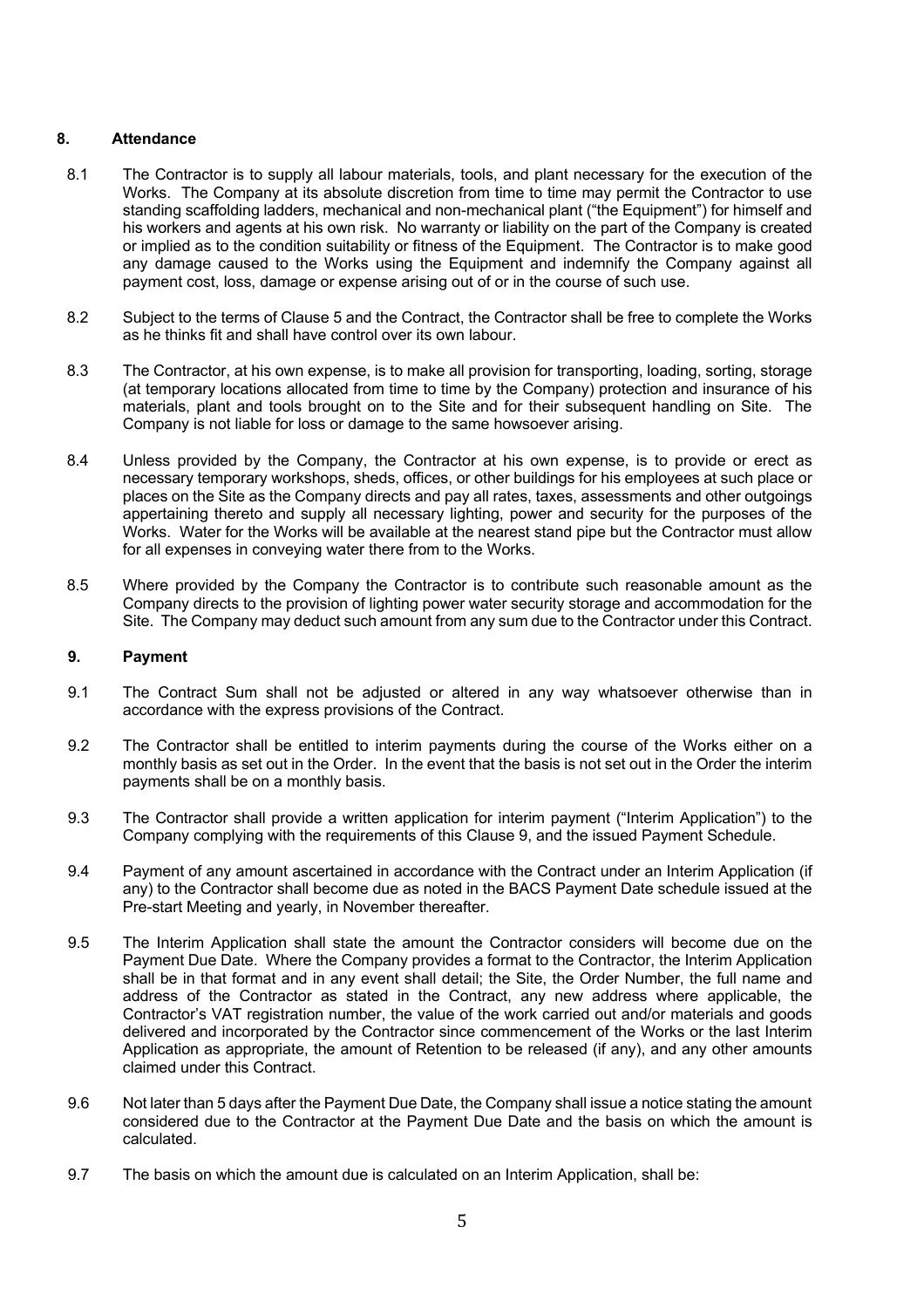- 9.7.1 The total of the prices for the elements of work separately identified in the Contract Sum Analysis properly executed and fully completed; and
- 9.7.2 The amount of any adjustment to the Contract Sum agreed or ascertained under the Contract to the extent that such adjustment is in respect of work already executed or damage, loss and/or expense already incurred up to and including the relevant Application Date. Less all amounts previously paid and less the Retention and the Discount provided that the Contractor shall not be entitled to:
- 9.7.3 Payment for materials delivered to the Site until such materials are fully incorporated into the Works; or
- 9.7.4 Payment as a result of standing time, overtime or time lost for reasons beyond the control of the Company including but not limited to plant breakdown, shortage of materials or adverse weather conditions.
- 9.8 If the Company fails to issue a Notice stating the amount due to the Contractor in accordance with clause 9.6 the amount due to the Contractor shall be the amount the Contractor considers will be due as set out in the Interim Application.
- 9.9 The final date for payment of an amount stated as due in a notice under clause 9.6 or in default of such notice, in the Interim Application (in either case the "Notified Sum") shall be 14 days after the Payment Due Date.
- 9.10 The Contractor shall be deemed not to have allowed in its rates or prices for any tax payable by it as a taxable person to the Commissioners of Customs and Excise being Value Added Tax on taxable supplies. The Company and Contractor shall, comply with the law on Value Added Tax. The Contractor must notify the Company within 7 days of any change in its VAT status registration number or address. If the Contractor fails to do so the Company may deduct from any future payment due to the Contractor or claim from the Contractor the amount of any VAT paid by the Company during such time as the Contractor is unregistered for VAT or has failed to notify the Company of any change in its details.
- 9.11 The Contractor is to obtain written authorisation from the Company before day work is carried out (including where forming part of the Contract or a Variation). Within 7 days of undertaking authorised day work, a statement of all day work carried out detailing labour, materials, hours, and activities must be submitted in writing to the Site Manager for signature by him to confirm the details recorded on that statement. Application for payment for day work is to be made in an Interim Application. The Company is not liable to make payment for day work unless this clause 9.11 is complied with.
- 9.12 Without prejudice to any other rights and remedies it may possess, the Company shall be entitled to deduct and withhold from amounts due to the Contractor under the Contract any sums which the Company or any Associated Company (as defined in clause 17.2) has suffered or incurred or anticipates suffering or incurring due to a breach of or failure by the Contractor to observe the provisions of the Contract or any other agreement entered into between the Contractor and the Company or any Associated Company.
- 9.13 If the Company intends to pay less than the Notified Sum the Company shall give notice to the Contractor (a "Pay Less Notice") stating the amount the Company considers to be due at the date of the Pay Less Notice and the basis on which that sum is calculated. A Pay Less Notice shall be given not less than one day before the final date for payment of a Notified Sum in respect of which the Company intends to pay less.
- 9.14 The failure to issue a Pay Less Notice where a right to withhold would otherwise exist shall not be construed as a waiver of the right to withhold any sum at any time. The Company may on any subsequent Interim Application delete, correct or modify any previous Notified Sum certified to be due.
- 9.15 No admission, approval, consent, comment, acceptance, advice, expression of satisfaction, acknowledgement, confirmation, payment, or the like made or given by or on behalf of the Company in relation to any work materials or goods operates to exclude or limit the Contractor's responsibility or liability for any breach of its obligations under the Contrac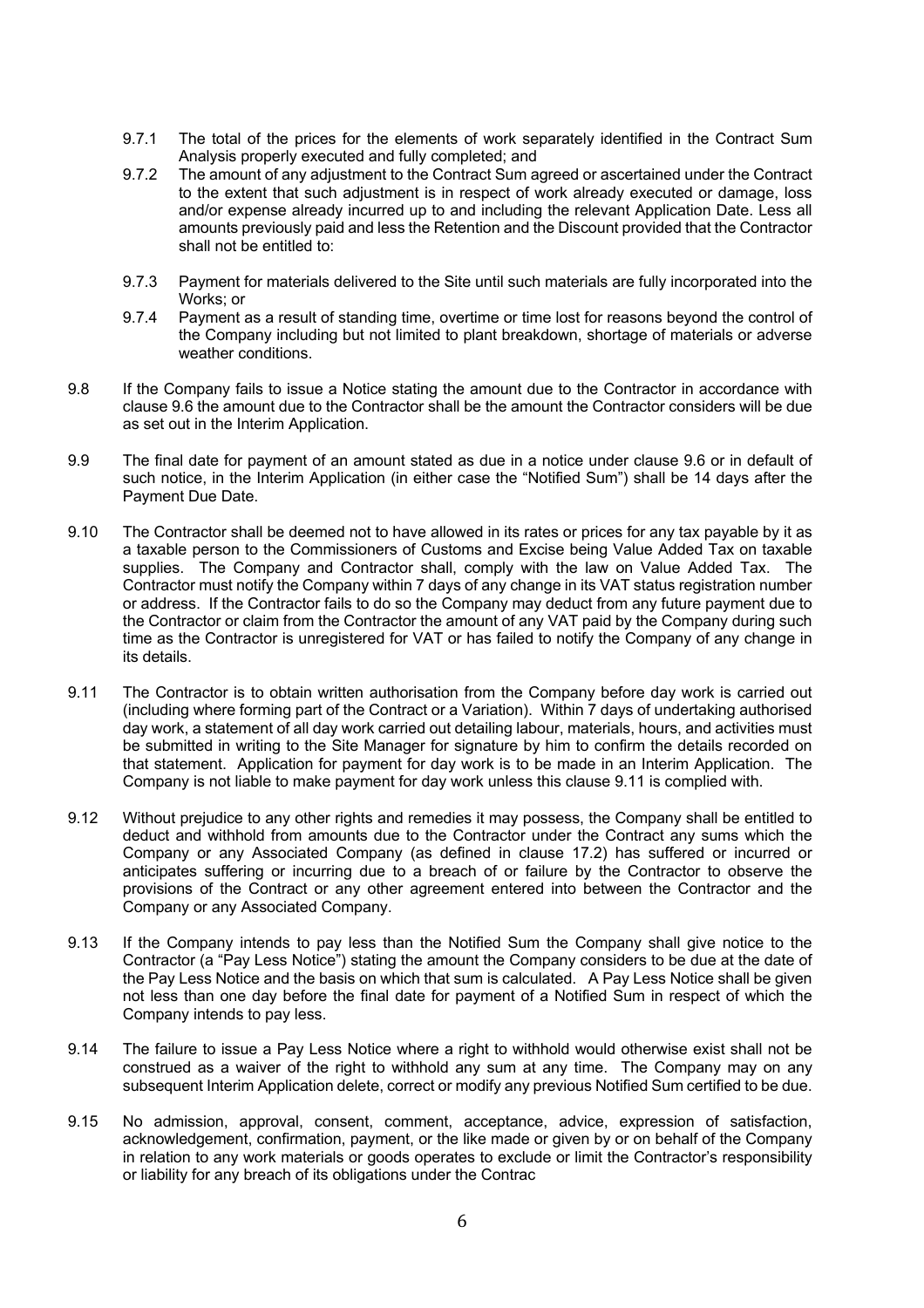- 9.16 Notwithstanding any other term of the Contract, it shall be a condition precedent to the Contractor's entitlement to payment that the Contractor shall have:
	- 9.16.1 Provided to the Company evidence that the insurances required to be taken out and maintained by the Contractor in accordance with clause 16 have been taken out;
	- 9.16.2 Properly executed and fully completed all elements of the work for each part of the Works to which the application for payment relates;
	- 9.16.3 Complied with the requirements of the Construction Industry Scheme; and
	- 9.16.4 For any element of work undertaken, submitted and application for payment to the Company not later than 6 months after the day on which the element of work is undertaken.

Payment of any monies to the Contractor prior to compliance with any or all of these conditions precedent shall not in any circumstances constitute a waiver of the Company's right to withhold further payment until the condition precedent has been satisfied.

- 9.17 The Company shall be entitled to retain from the first and each subsequent interim payment to the Contractor the percentage as stated for the Discount in the Order and 5% or such other percentage as stated for Retention in the Order of the amount that would be otherwise due under the Contract in any interim payment under clause 9.7. The Discount accrues for the benefit of the Company.
- 9.18 The first half of the Retention shall be released and maybe included in an Interim Application on the earlier of:
	- 9.18.1 The date of completion of the last dwelling within the Works; and
	- 9.18.2 Where the Works are suspended before completion of the last dwelling the date 3 months from the date of suspension of the Works.
- 9.19 The second half of the Retention shall be released and maybe included in an Interim Application one year from the date of release of the first half of the Retention as determined under 9.18.
- 9.20 Where the Company has agreed with the Contractor to operate a self-billing arrangement and such arrangement has been approved by the Commissioners for Her Majesty's Revenue and Customs the provisions set out in the General Terms relating to self-billing arrangements will apply.
- 9.21 Where the Company is employed under a contract by a third party ("Employer") to carry out the whole or part of the Project (not being an individual dwelling) and the Employer become Insolvent (as defined in clause 14.3) then to the extent to which any payments due from the Employer to the Company in relation to Project relates to the carrying out of Works the Company shall not be obliged to make any payment otherwise due to the Contractor under this Contract unless and until the Company has received payment in respect thereof from the Employer and then only to the extent that such receipt relates to the Works.

# **10. Final Account**

- 10.1 Within two months from the date of completion of the Works, the Contractor shall submit to the Company a final account showing the sum the Contractor considers due at the due date and the basis on which the sum is calculated including the amount of the Contract Sum and all additions or omissions which are to be made to that amount under the Contract together with details of all payments made by the Company ("Final Account"). The Final Account shall be accompanied by all documents necessary to detail the additions or omissions made or as the Company may reasonably require for the purpose of adjusting the Contract Sum.
- 10.2 If the Contractor fails to submit a Final Account within two months from the date of Practical Completion of the Works in accordance with clause 10.1, the Company may prepare and submit to the Contractor a final account at any time thereafter.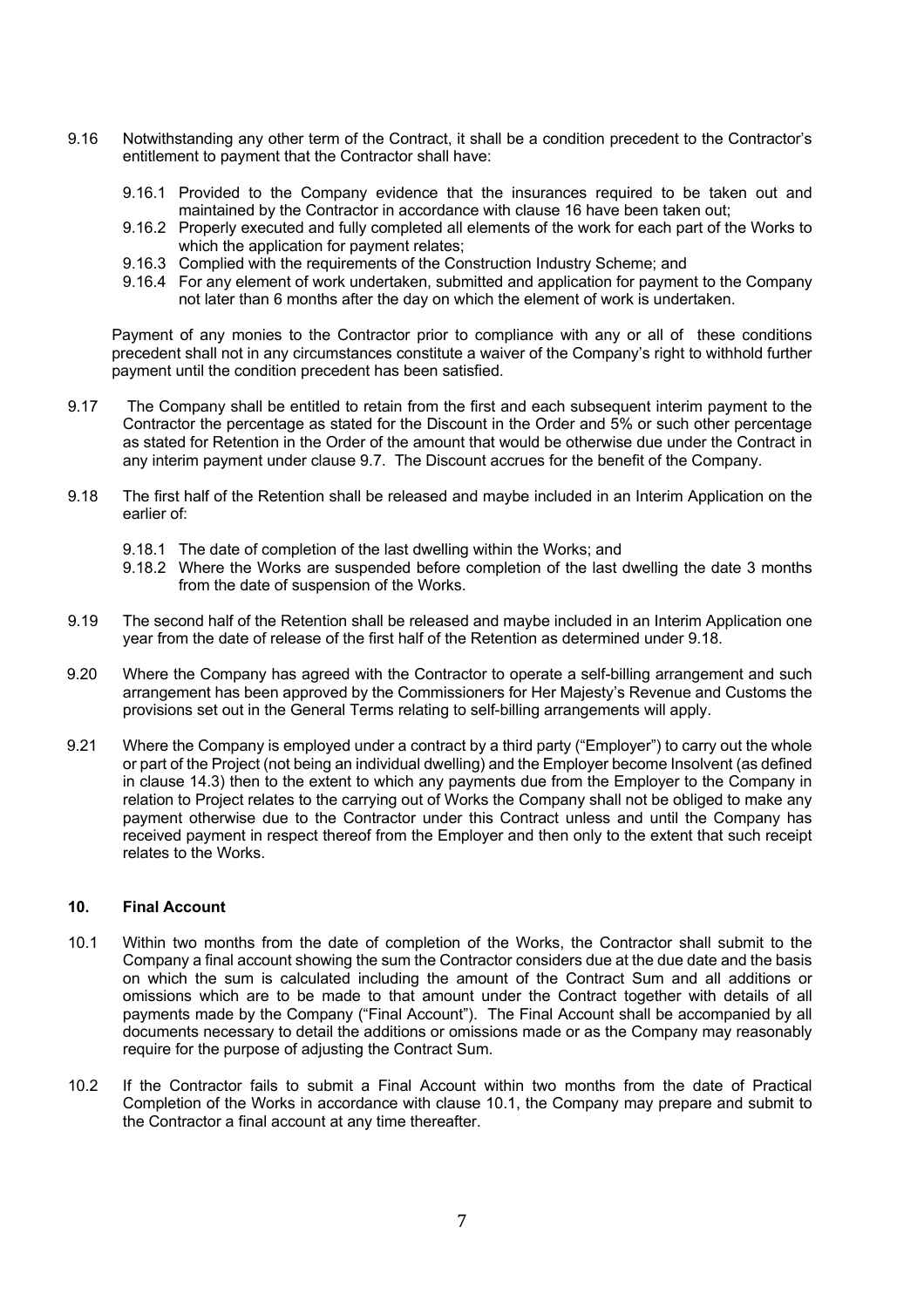- 10.3 The due date for payment of any sums stated as due in the Final Account or the Company's final account whether from the Company to the Contractor or the Contractor to the Company is two months from receipt by the Company of the Contractor's Final Account and of all accompanying documentation and information reasonably required by the Company or if no Final Account is submitted by the Contractor the date of submission of a final account by the Company.
- 10.4 Not later than five days after the due date the Company shall issue a Statement of Final Account specifying the sum the Company considers due to the Contractor or as the case may be the sum the Company considers due by the Contractor to the Company at the due date and the basis on which that sum is calculated ("the Notified Sum").
- 10.5 If the Company fails to issue a Statement of Final Account as required by clause 10.4 the Final Account shall be the Statement of Final Account and shall be treated as issued on the date two months after receipt by the Company of the Final Account and the sum stated by the Contractor as considered due therein shall be the Notified Sum.
- 10.6 If the Statement of Final Account shows a balance payable by the Company to the Contractor the final date for payment of the Notified Sum subject to clause 9.13 is and the Company shall pay the amount shown to the Contractor within twenty-one days after the later of the date release of the second half of the Retention or the date all defects in the Works (if any) are remedied to the satisfaction of the Company.
- 10.7 If the Statement of Final Account shows a balance payable by the Contractor to the Company, the final date for payment of the Notified Sum is and the Contractor shall pay the amount shown to the Company within fourteen days from the date of issue of the Statement of Final Account.
- 10.8 Except as provided for in this clause 10.8 and clause 10.9 (and save in respect of fraud), the Statement of Final Account shall have effect in any proceedings under or arising out of or in connection with this Contract (whether by adjudication or otherwise) as:
	- 10.8.1 Conclusive evidence that any necessary effect has been given to all the terms of this Contract which require an amount to be added or deducted from the Contract Sum save where there has been any accidental inclusion or exclusion of any work materials, goods or figure in any computation or any arithmetical error in any computation in which event the Statement of Final Account shall have effect as conclusive evidence as to all other computations; and
	- 10.8.2 Conclusive evidence that all and only such extensions of time if any as are due under clause 5.7 and any other entitlements claimed by the Contractor under or in connection with the Contract have been given.
- 10.9 If any adjudication or other proceedings have been commenced by either party before the Statement of Final Account is issued or within twenty-eight days thereafter, the Statement of Final Account shall have effect as conclusive evidence as provided in clause 10.8 upon and from the earlier of:
	- 10.9.1 The conclusion of such proceedings, in which case the Statement of final Account shall be subject to the terms of any decision, award, or judgement in or settlement of such proceedings; or
	- 10.9.2 The expiry of any period of twelve months from or after the issue of the Statement of Final Account during which neither party takes any further step in such proceedings, in which case the Statement of Final Account shall be subject to any terms agreed in settlement of any of the matters previously in issue in such proceedings.
	- 10.9.3 No notice or certificate shall of itself be conclusive evidence that any works any materials or goods or design completed by the Contractor to which the notice or certificate relates are in accordance with this Contract.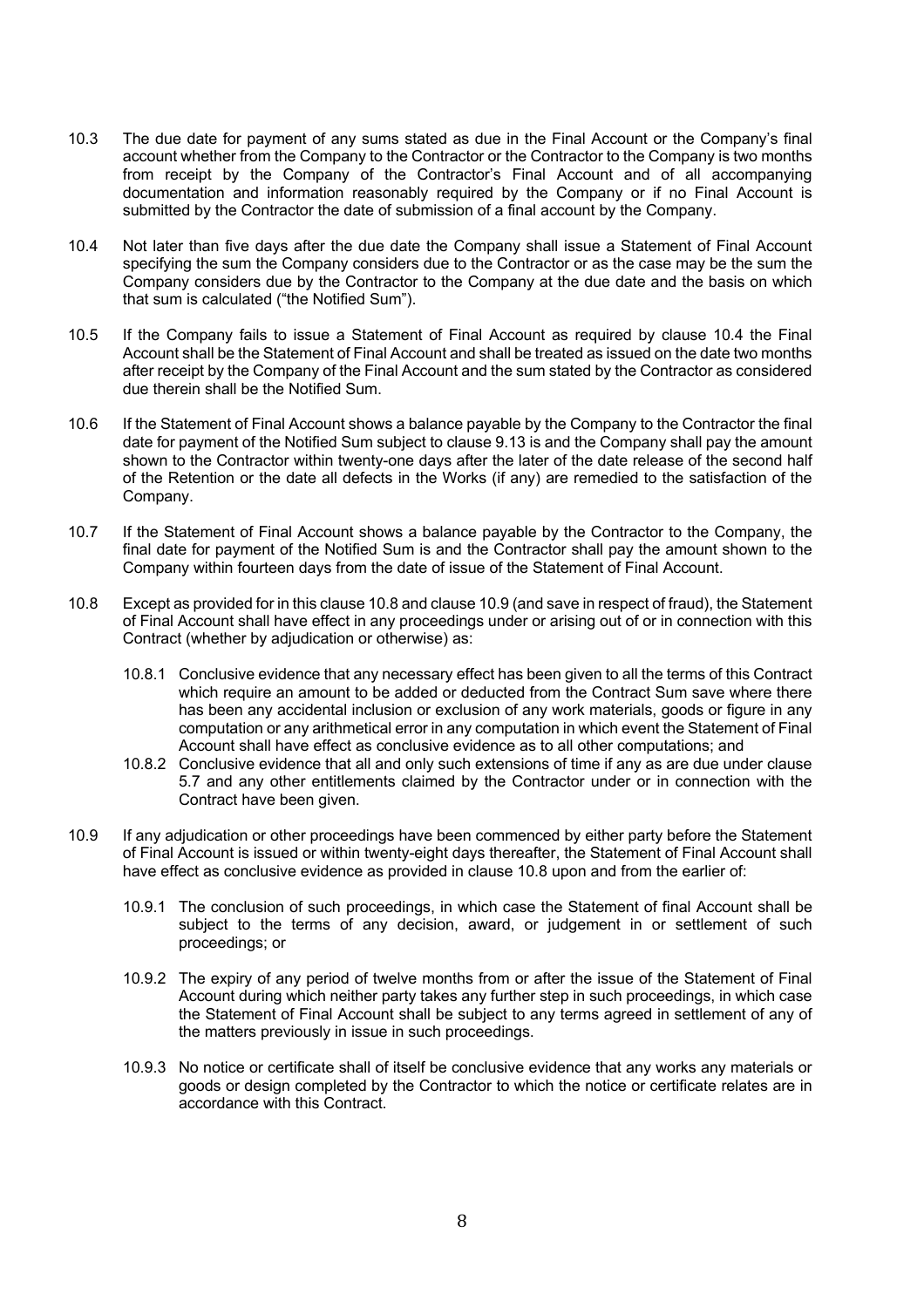# **11. Non-Waiver**

11.1 The allowance of time or any other indulgence or non-enforcement by the Company in respect of its rights or any matter will not affect or prejudice or be taken as a waiver of the rights of the Company.

# **12. Defects**

12.1 If any defects imperfections shrinkages or other faults appear in the Works the Company at its option may require the Contractor to return to Site to carry out remedial work at the Contractor's own cost and/or may carry out remedial work without notice to the Contractor whether by itself or another contractor or contractors and the Contractor will pay or allow to the Company any loss damage cost or expense thereby incurred.

# **13. Title to and Risk in Goods and Works**

- 13.1 Title to goods and materials forming part of or intended to form part of the Works shall vest in the Company as and when the Contractor has received payment for the same.
- 13.2 Loss or damage to the Work and to any goods and materials forming part of or intended to form part of the Works from whatever cause shall be at the sole risk of the Contractor of the Works.

# **14. Termination**

- 14.1 The Company may at any time serve notice on the Contractor forthwith terminating the Contract. As soon as reasonably practicable after termination in accordance with this clause 14.1 the Company shall ascertain the total amount properly due to the Contractor up to the date of termination which shall include the Contractor's reasonable costs properly incurred in complying with clause 14.4 and the Company shall pay such amount to the Contractor no later than three months from the date of service of such notice. The Contractor shall not be entitled to payment of any other costs, expenses, damages, or losses arising from such termination including, but not limited to, any loss of profit expectation overheads or otherwise.
- 14.2 Without prejudice to any other rights and remedies of the Company if the Contractor:
	- 14.2.1 Suspends the Works without the prior consent of the Company in writing; or
	- 14.2.2 Fails to proceed with the Works regularly and diligently; or
	- 14.2.3 Refuses or fails to remove, repair or reinstate defective or improper work or materials; or
	- 14.2.4 Having been notified by the Company in writing that it has carried out defective work (whether or not repaired or reinstated by the Contractor) carries out further or other work which is defective; or
	- 14.2.5 Fails to comply with any reasonable request from or instruction of the Company or its authorised servants or agents as to the way the Works are carried out; or
	- 14.2.6 Commits any breach of the Health and Safety Plan or of any statute or statutory regulations for the time being in force;
	- 14.2.7 Is or becomes Insolvent;

then the Company may forthwith by written notice determine the Contract.

14.3 In this Contract the Contractor or an Employer is Insolvent if it shall become bankrupt or make a composition or arrangement with its creditors or in the case of the sequestration of its estate under Scottish Law or in the case of a partnership each partner is the subject of a composition or arrangement with its creditors or any other event or proceeding referred to in this sub-clause or have a provisional liquidator receiver or manager of its business or undertaking or property duly appointed or have a resolution passed for the voluntary winding-up without a declaration of solvency or have an administrator administrative receiver or manager as defined in the Insolvency Act 1986 appointed or have possession taken by or on behalf of the holders of any debentures secured by a floating charge.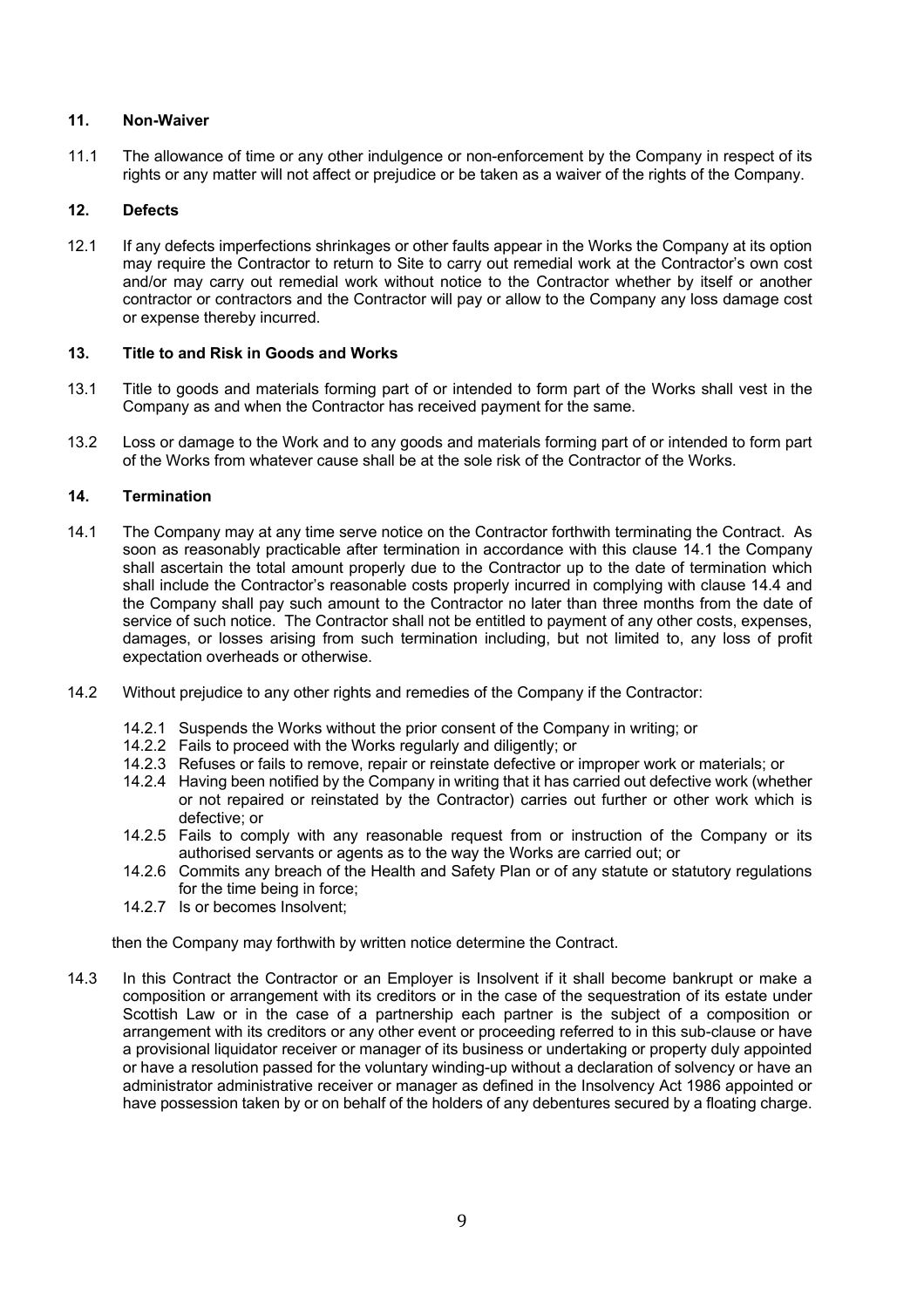- 14.4 Upon any termination of the Contract under clauses 14.1 or 14.2 the Contractor shall immediately:
	- 14.4.1 Cease all further work except for such work as may have been instructed by the Company for the protection of life or property or for the safety of the Works;
	- 14.4.2 Deliver up to the Company all documents relating to the Works;
	- 14.4.3 Deliver up any plant materials and other work for which the Contractor has received payment; and
	- 14.4.4 Remove all other goods from the Site except as necessary for safety and leave the Site.
- 14.5 If the Contract is determined under clause 14.2 or by reason of any other default of the Contractor, then the Company:
	- 14.5.1 May complete or engage another contractor or contractors to complete the Works and use any plant equipment and materials delivered to the Site by the Contractor for use in the Works;
	- 14.5.2 Is not obliged to make any further payment to the Contractor under this Contract or any other contract between the Company and the Contractor until after completion of the Works and the final date for payment of any sum due whether past or not shall be deemed not to have occurred;
	- 14.5.3 Is liable to the Contractor only for the value of any work carried out to the satisfaction of the Company and not paid for up to the time of determination and for no other sum or sums whatsoever;
	- 14.5.4 May recover or deduct from or set off against any amount due to the Contractor whether under this Contract or under any other contract between the Company and the Contractor any cost, loss, damage, or expense suffered by the Company by reason of such determination the balance (if any) of such cost, loss, damage or expense being a debt recoverable by the Company from the Contractor.
- 14.6 The determination of this Contract is without prejudice to the rights, obligations, and liabilities of either party accrued prior to termination.

# **15. Indemnity**

- 15.1 The Contractor is liable for and is to indemnify the Company against all payment loss damage action cost or expense of whatsoever nature made or incurred by the Company arising out of or in connection with any loss or damage to the Works and any personal injury to or the death of any person whomsoever and damage to property real or personal including the Project arising out of or in the course of or caused by the Contractor his servants or agents in the carrying out of the Works unless due to any act or neglect of the Company or it's servants or agents or of any other contractor engaged upon the Site.
- 15.2 The Contractor is to indemnify the Company against all payment loss damage cost or expense made or incurred by the Company as a result of any defect, imperfection, shrinkage or other fault in the Works or arising out of or in connection with an breach by the Contractor of his obligations under this Contract in relation to the Works including but not limited to any claims or payments made under or arising from the NHBC or equivalent scheme.

# **16. Insurances**

- 16.1 Without prejudice to its liabilities referred to in 15.1 the Contractor is to insure as follows:
	- 16.1.1 Against loss or damage to property including the Project and personal injury to or the death of any person whomsoever other than any employee of the Contractor under a Public Liability policy or policies of at least £5,000,000 (£10,000,000 for Groundwork Contractors) or such other amount as may be stated in the Order;
	- 16.1.2 Against personal injury to or the death of any employee of the Contractor under an Employer's Liability policy of at least £5,000,000 (£10,000,000 for Groundwork Contractors) or such greater amount as may be required by law or such other amount as may be stated in the Order;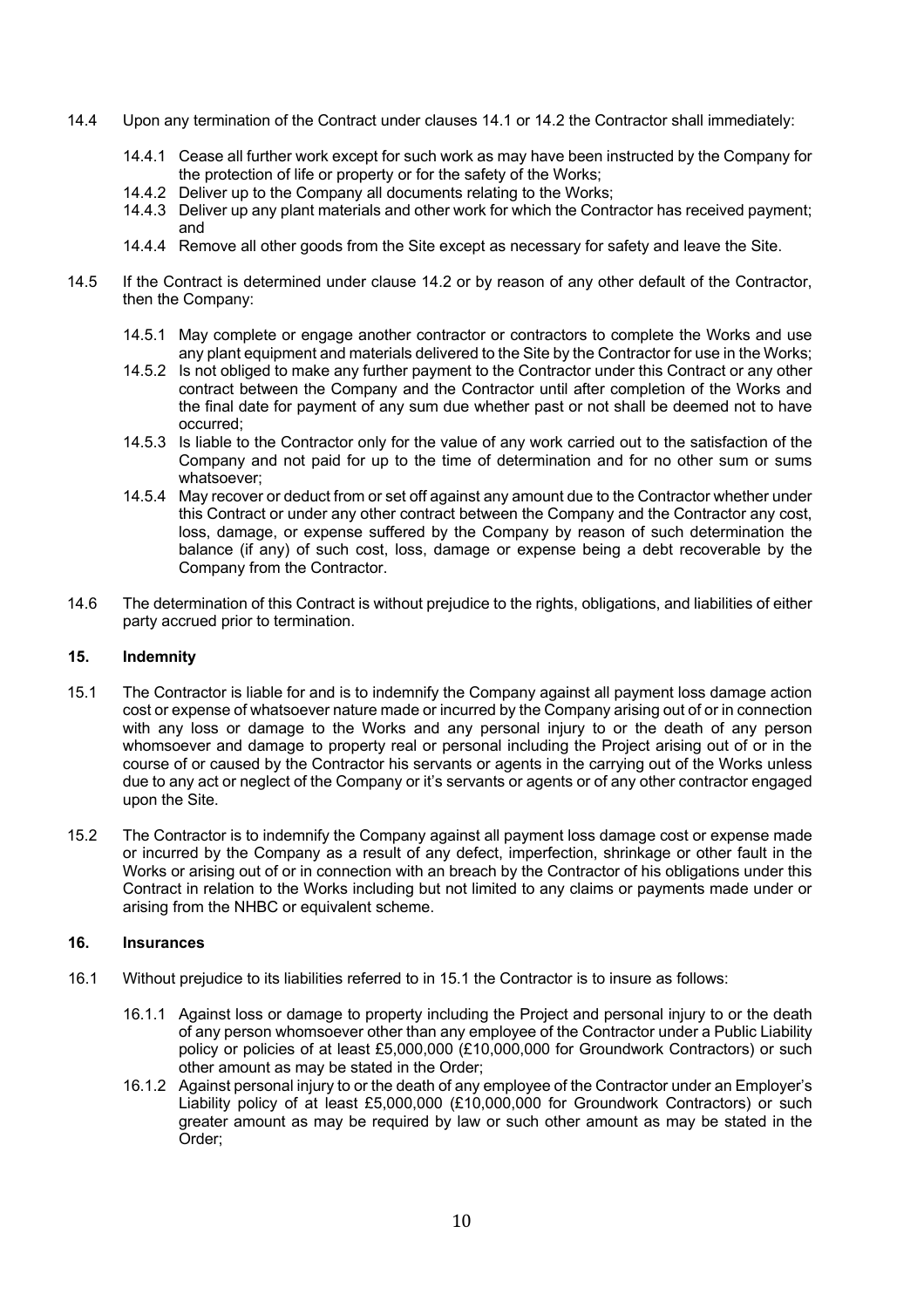- 16.1.3 All risks insurance in the joint names of the Contractor and the Company for the Works for no less than the full reinstatement value of the Works and shall maintain such insurance up to completion of the Works.
- 16.2 The insurances to be taken out under this Contract are to be in terms and with an insurance company acceptable to the Company and not subject to any material excess or unusual exclusions.
- 16.3 As and when the Contractor is reasonably requested to do so by the Company the Contractor is to produce promptly for inspection documentary evidence including premium receipts and policy terms that the required insurances are being maintained in accordance with the terms of clause 16 and in any event upon renewal of the insurance.
- 16.4 If the Contractor fails to effect or maintain any insurance required under clause 16 or to produce evidence to that effect the Company may at its option insure on behalf of the Contractor and deduct as a debt the premiums paid from any money payable to the Contractor or terminate forthwith this Contract or withhold any further sums due to the Contractor until evidence of insurance is provided.
- 16.5 The Company shall insure any existing structures on the Site (together with the contents thereof) owned by the Company or for which it is responsible.

# **17. Assignment and Third Party Rights**

- 17.1 The Contractor may not assign any part of the benefit of nor sub-let or sub-contract any of the obligations under this Contract without the prior written consent of the Company.
- 17.2 Hampshire Homes Group and any direct or indirect holding company or parent undertaking of Hampshire Homes Group, and any direct or indirect subsidiary or subsidiary undertaking of Hampshire Homes Group or any such holding company or parent undertaking (as all such terms are defined in the Companies Act 2006) ("Associated Company") shall have the right to enforce the terms of the Contract directly against the Contractor and the parties grant the right to be able to enforce the terms of the Contract to each such Associated Company as though they were the Company in addition to the Company. The Contractor shall be liable for any loss or damage suffered or incurred by any Associated Company notwithstanding that such loss or damage would not have been suffered or incurred by the Company (or suffered or incurred to the same extent by the Company).
- 17.3 The rights of any third party to enforce the terms of the Contract may be varied and/or extinguished by agreement between the parties without the consent of any such third party and the rights of the Contractor and of the Company to:
	- 17.3.1 Terminate the Contract;
	- 17.3.2 Amend or otherwise vary or waive any terms of the Contract; and/or
	- 17.3.3 Agree to settle any dispute or other matter arising out of or in connection with the Contract in each case in or on such terms as they shall in their absolute discretion think fit;

shall not be subject to the consent of any third party.

17.4 Save as provided in clause 17.2 any person who is not a party to this Contract has no right under the Contracts (Rights of Third Parties) Act 1999 to enforce any term of this Contract except where such right or remedy exists or is available apart from this Act.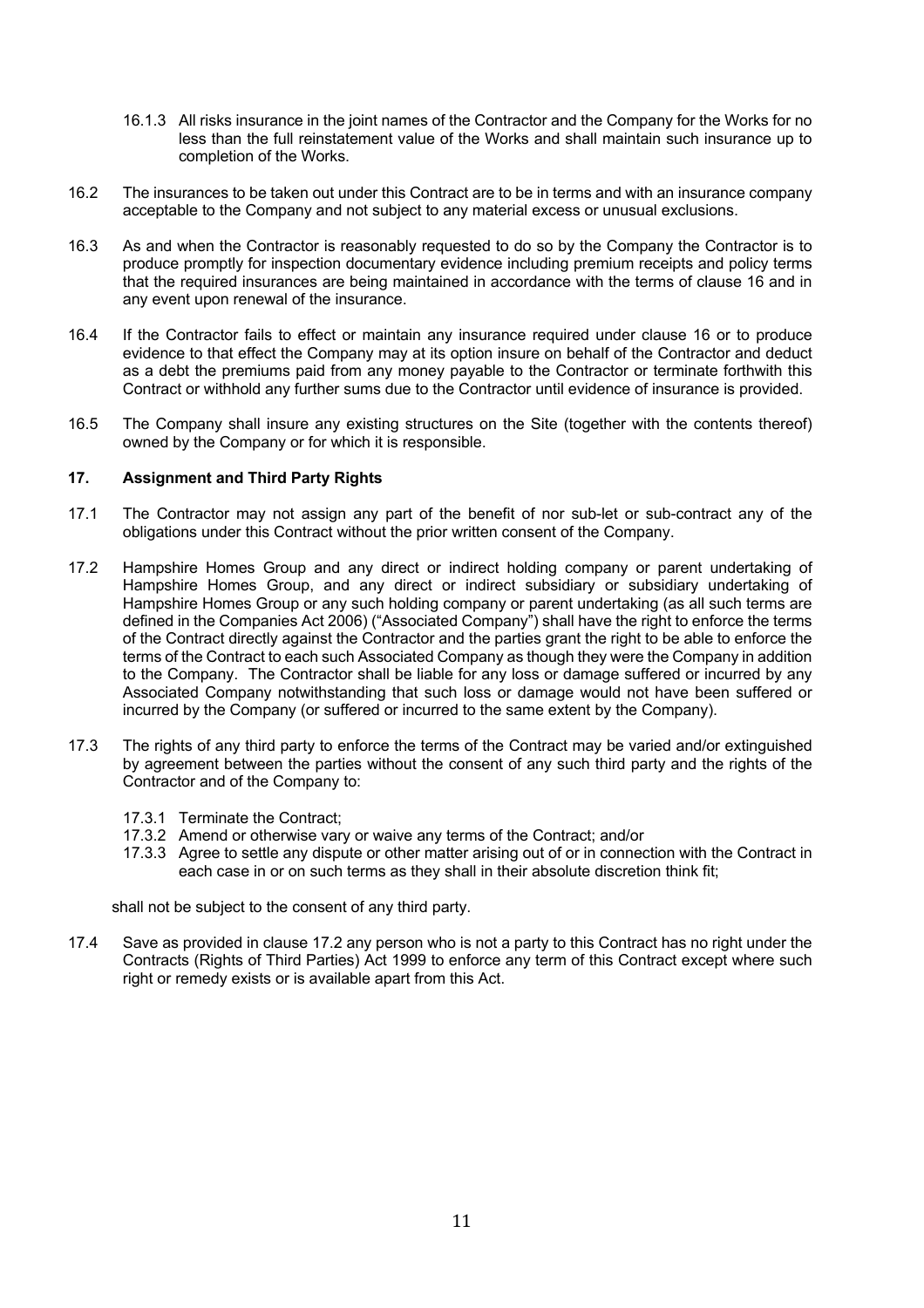# **18. Notices**

18.1 Any notice is required to be given under or pursuant to this Contract is valid and effective for the purposes of this Contract if sent by facsimile to the number of the party to be served or if delivered by hand or sent by first class post to the registered office or the address of the party and as stated in the Order and is deemed served on the day of transmission if sent by facsimile or on the day of delivery if delivered by hand or two days after posting if sent by first class post.

# **19. Applicable Law and Jurisdiction**

- 19.1 This Contract is governed by and construed in accordance with the laws of England and Wales and the parties agree to submit to the exclusive jurisdiction of the Courts of England and Wales.
- 19.2 Any reference to legislation is to that legislation as amended re-enacted or substituted from time to time.

### **20. Limitation**

- 20.1 Section 5 of the Limitation Act 1980 does not apply to this Contract. The Company and the Contractor agree that they will not rely upon a defence pleading Section 5 of the Limitation Act 1980 (including any amendment extension or re-enactment) in any proceedings commenced under this Contract.
- 20.2 No action is to be brought under this Contract after the expiration of twelve years from the date on which the cause of action accrued save in the event of fraud or deliberate concealment

### **21. Adjudication**

- 21.1 Any dispute or difference arising under or in connection with the Contract may be referred to adjudication in accordance with the Scheme for Construction Contracts SI 1998 No 649 ("Scheme") except that:
	- 21.1.1 The responding party to any adjudication shall have a minimum of fourteen days from receipt of the Referral notice to respond to the referral notice.
	- 21.1.2 The parties agree that the adjudicator shall have jurisdiction to consider and determine any matter raised by the Company in its response to a Referral Notice served by the contractor including but not limited to any counterclaims, set offs or abatements which the Company might raise in its response notwithstanding the fact that the Company may have failed to serve a notice of intention to pay less pursuant to section 111 of the Housing Grants Construction & Regeneration Act 1996 ("Act") and/or a pay less notice pursuant to clause 9.13 of the contract.
	- 21.1.3 The referring party in any Adjudication proceedings may not rely upon any report of statement or opinion which has not been previously seen by the other party and which the other party has not had a reasonable opportunity to consider prior to Adjudication such a document the Adjudicator shall have no jurisdiction to take its contents into account on reaching its decision. This clause shall take preference over clause 17 of the Scheme.
	- 21.1.4 The Adjudicator shall be required to give detailed reasons in support of his decision including stating expressly what evidence he has relied upon and what evidence he has discounted and why in making his decision. The Adjudicator shall apply the usual rules of evidence for civil proceedings;

Provided always that if any provision of this clause 21.1 is or becomes to any extent invalid or unenforceable under any applicable law (including a failure to comply with the requirement of the act) then such provision shall be severed and the remainder of the provisions of the clause 21.1 shall continue in full force and effect.

21.2 The Adjudicator to whom the dispute is referred, is such person as the company and the Contractor choose by mutual agreement or such other person appointed as the adjudicator on the request of the Company or the Contractor by the President or the Vice Presidents of the RICS.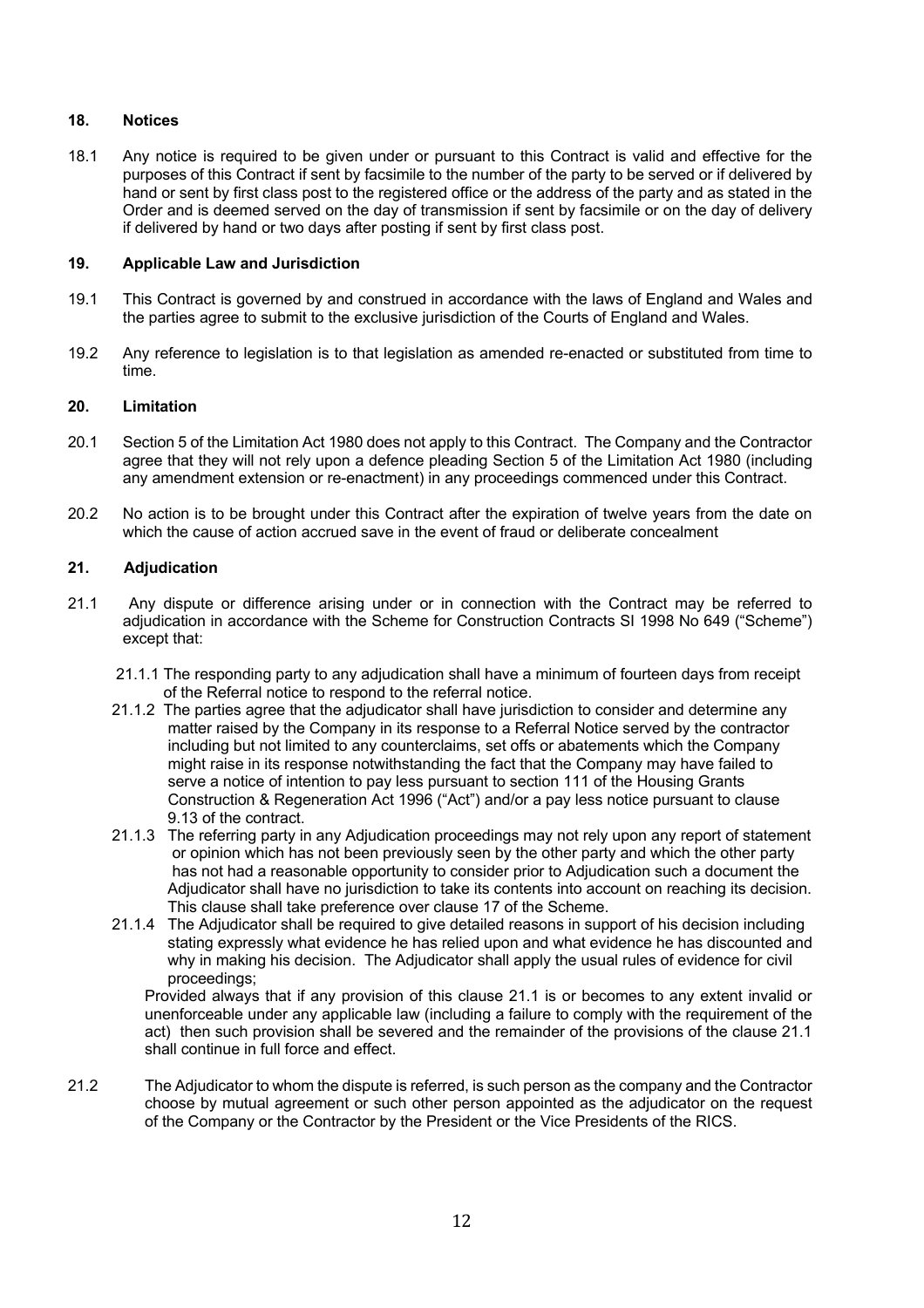### **22 Data Protection**

22.1 Definitions for purposes of this clause only:

"Data Protection Laws" means the General Data Protection Regulation, the Data Protection Act and any data protection principles published by the Information Commissioners Office or any restatement or update or amendment thereto published from time to time and only for the period and purpose required by the terms of the Contract.

"Personal Data" means personal information belonging to an individual as defined in the Data Protection Laws.

"Property" means any property constructed by the Company.

- 22.2 The Contractor may be provided with Personal Data in the course, or for the purposes, of the Contract. Such Personal Data may relate to the Company's employees or those of any third party or any of the Company's Customers. The Contractor shall only use or process any such Personal Data for the express purposes for which the same shall be provided which shall be:
	- 22.2.1 If provided in connection with works to, or goods for, a Property then only for purposes of contacting the Company's customer who owns the property from time to time to carry out such works or provide such goods; and/or;
	- 22.2.2 If provided in connection with the provision of services to a then to contact the Company's customer only for the purposes of providing those services; and/or;
	- 22.2.3 If such Personal Data relates to any of the Company's employees or those of any third Party then solely for the declared purpose stated by the company and;
	- 22.2.4 Any Personal Data shall be processed, used, distributed, and stored strictly in accordance with the Data Protection Laws.
- 22.3 For the purposes of any Contract unless specifically agreed otherwise the Company shall be the Data Controller and the contractor shall be the data Processor each as defined in Data Protection Laws.
- 22.4 The Company shall, as Data Controller, be responsible for obtaining the consent (if required) of the Person to whom the Personal data relates and to its use by the contractor as provided for in the contract and the company shall notify the Contractor of any relevant period for which the Contractor may retain such data. The Contractor shall be responsible for ensuring that any Personal Data o is deleted promptly and permanently following its use, or earlier if required by the Company.
- 22.5 No special categories of personal data (as defined in the Data Protection Laws) is to be provided to the Contractor in connection with any Contract and in the event the Contractor receives any special categories of personal data (Sensitive Personal Data) or Personal Data which the Contractor considers to be sensitive then the Contractor shall promptly notify us and shall take all immediate steps to delete the same from any records and confirm such deletion to the Company.
- 22.6 The Contractor shall, in any event, keep all Personal Data which is provided or which comes into its possession strictly private & confidential and shall not release or provide the same to any of its employees who are not required to receive this for the purposes of the Contract or to any third party without the Company's prior consent. The Contractor shall in any event be responsible for the use and security in processing any such Personal data by it or the third party and shall ensure it is not provided to or shared with any third party outside the European Economic Area
- 22.7 In the event of any conflict between: -any obligation imposed by law; -any obligation imposed by the Company's Data Protection Policy from time to time; -any instructed purpose for the use of any Personal Data